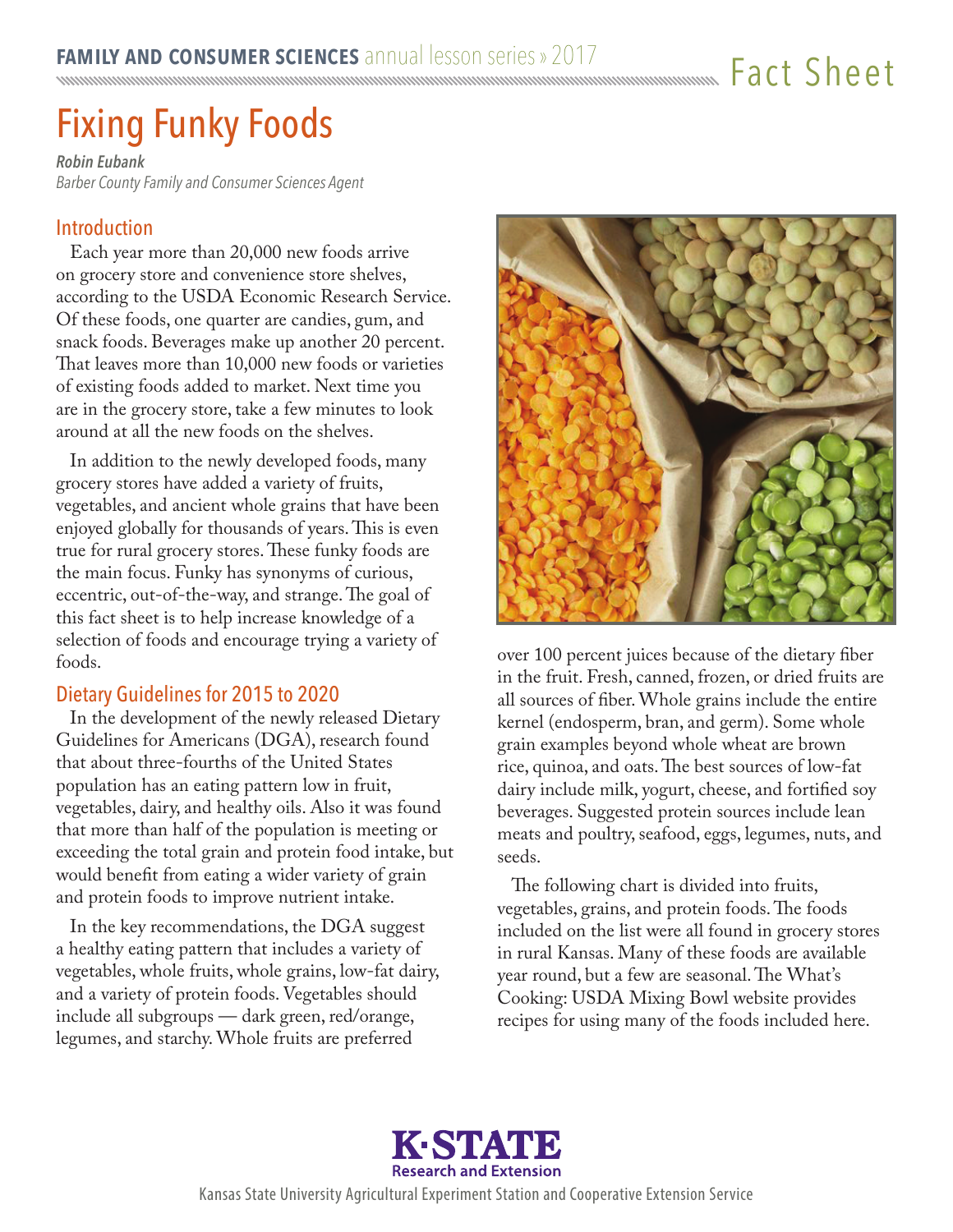### *Fixing Funky Foods*

| <b>Fruits</b>       | <b>Nutrition</b>                | <b>Facts</b>                                                                      | <b>Cooking</b>                                            |
|---------------------|---------------------------------|-----------------------------------------------------------------------------------|-----------------------------------------------------------|
| <b>Blood Orange</b> | vitamin C, fiber, folic acid    | store at room temperature;<br>red flesh develops during low<br>temperature nights | salad, marmalade                                          |
| Mango               | vitamins A, C                   | store at room temperature; cut<br>fruit off pit; smaller ones are<br>best         | salad, salsa, smoothie, sorbets                           |
| Papaya              | vitamins A, C, fiber, potassium | store at room temperature;<br>when ripe skin yields to slight<br>pressure         | salad, salsa, meat tenderizer in<br>marinades             |
| <b>Persimmons</b>   | vitamin C                       | refrigerate; soft, deep red-<br>orange skin when ripe; hard<br>fruit is tart      | fruit salad, green salad; cooked<br>quickly under broiler |
| <b>Star Fruit</b>   | vitamin C                       | slow to discolor; avoid brown<br>spots; skin is edible                            | garnish, salad                                            |
| <b>Ugli Fruit</b>   | vitamin C, fiber, folic acid    |                                                                                   | use like grapefruit, only<br>sweeter                      |

| <b>Vegetables</b>      | <b>Nutrition</b>                                             | <b>Facts</b>                                                                                 | <b>Cooking</b>                                                                               |
|------------------------|--------------------------------------------------------------|----------------------------------------------------------------------------------------------|----------------------------------------------------------------------------------------------|
| <b>Artichoke</b>       | vitamin C, fiber, sodium                                     | flower bud of plant; Greeks and<br>Romans ate with honey and<br>vinegar                      | boil, steam, sauté, grill,<br>microwave                                                      |
| Arugula                | vitamins A, C, K, calcium, iron                              | peppery taste; Mediterranean<br>origin                                                       | salads, sandwiches; pasta with<br>goat cheese                                                |
| Avocado                | vitamins B, C, E, fiber, folic acid,<br>magnesium, potassium | dark skin shows ripeness;<br>source of healthy fat                                           | sandwiches, salads, in place of<br>sour cream, guacamole                                     |
| <b>Bok Choy</b>        | vitamins A, B, C, K                                          | popular in China and<br>Philippines; best in winter<br>season                                | salads, stir-fry, mixed with<br>cabbage in slaw                                              |
| <b>Brussel Sprouts</b> | vitamins A, C, K, folic acid,<br>manganese, phosphorus       | French settlers brought to<br>Louisiana in 18th century                                      | before cooking cut an x on<br>stem end, sauté, stir-fry, steam,<br>microwave                 |
| <b>Fennel Bulb</b>     | vitamin C, fiber, potassium                                  | discard feathery tops; flavor<br>similar to anise or licorice,<br>becomes milder when cooked | braised, grilled, roasted,<br>steamed                                                        |
| Jicama                 | vitamin C, fiber                                             | root vegetable; sweet pear/<br>apple taste; grown in Central<br><b>America and Caribbean</b> | peel, eat fresh with lime juice,<br>salt, chili powder, or paprika;<br>salad, stew, stir-fry |
| Kale                   | vitamins A, C, K, iron,<br>potassium                         | best in winter months; native<br>to Mediterranean                                            | raw in salads or smoothies,<br>sautéed, soups, stews, pasta                                  |
| Leek                   | vitamins B, C, folic acid                                    | flavor soup or stock; only white<br>part is eaten                                            | slice stalks in half, rinse to<br>remove sand; boil, sauté,<br>stir-fry                      |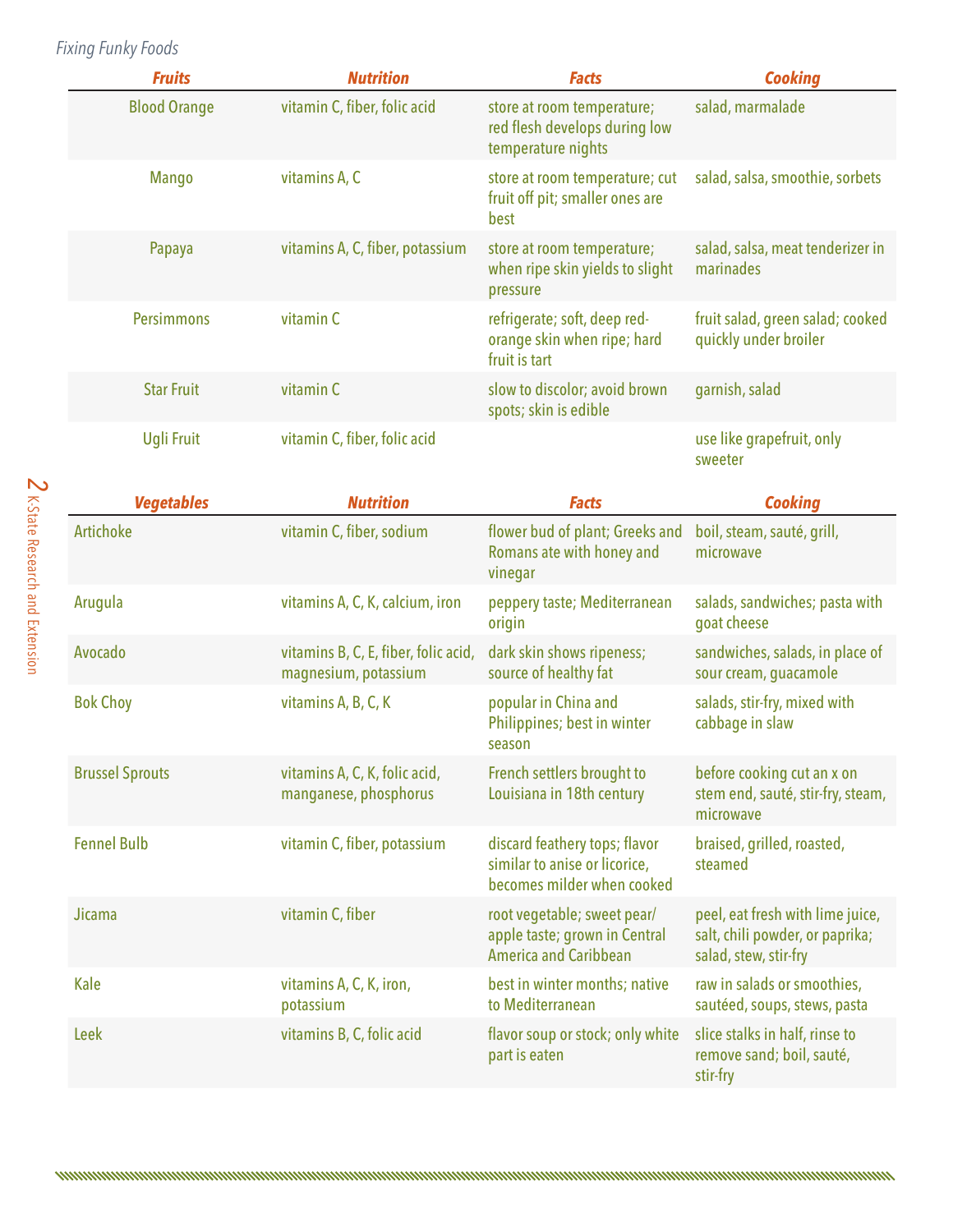*Fixing Funky Foods*

| <b>Vegetables</b>           | <b>Nutrition</b>                                                  | <b>Facts</b>                                                                                                                                              | <b>Cooking</b>                                                                                                       |
|-----------------------------|-------------------------------------------------------------------|-----------------------------------------------------------------------------------------------------------------------------------------------------------|----------------------------------------------------------------------------------------------------------------------|
| Napa Cabbage                | vitamin C                                                         | common ingredient in Asian<br>stir fry; made into kimchi;<br>milder, more delicate than<br>cabbage                                                        | stir fry, sauté, slaw, salad                                                                                         |
| <b>Portobello Mushrooms</b> | vitamin B, selenium,<br>potassium, phosphorus                     | large cremini; larger are more<br>flavorful; wipe to clean, do not<br>soak                                                                                | grilling, roasting, sauté; burger<br>substitute                                                                      |
| Radicchio                   | vitamins B, K, copper, folic acid                                 | bitter, peppery flavor; used in<br>Italy for centuries                                                                                                    | leafy salads; cooks similar to<br>cabbage                                                                            |
| Rutabaga                    | vitamins A, C                                                     | store in a cool, dry place for a<br>month or longer                                                                                                       | boil and serve mashed,<br>roasted, soup, salad                                                                       |
| <b>Tomatillo</b>            | vitamin C                                                         | husk should be light brown<br>and fresh looking, firm;<br>common in Texas gardens                                                                         | remove husks, cook whole<br>or in pieces, steam for 5 to 7<br>minutes, add salt, pepper, and<br>chilies for a relish |
| <b>Grains</b>               | <b>Nutrition</b>                                                  | <b>Facts</b>                                                                                                                                              | <b>Cooking</b>                                                                                                       |
| <b>Arborio Rice</b>         | <b>Nutritionally like white rice</b>                              | higher in starch, grown in Italy                                                                                                                          | risotto, salads, rice pudding                                                                                        |
| <b>Bulgur Wheat</b>         | vitamin B, fiber, protein,<br>magnesium                           | wheat that is soaked, boiled,<br>dried, cracked removing some<br>bran; dates to 2,800 B.C.; sold<br>as pilaf or taboli                                    | meatloaf, soups, stews,<br>casseroles, salad                                                                         |
| <b>Chia Seeds</b>           | <b>Fiber</b>                                                      | mild nutty flavor; staple in<br>Mayan and Aztec diets; chia<br>derived from Mayan language,<br>meaning strength                                           | chia gel can be substituted for<br>eggs in baked dishes; eat raw                                                     |
| <b>Couscous</b>             | Selenium                                                          | made from whole wheat flour;<br>traditional in North Africa                                                                                               | substitute for rice; cook in hot<br>water, fluff with a fork                                                         |
| Spelt                       | vitamin B, fiber, protein,<br>manganese, magnesium,<br>phosphorus | also called dinkel wheat or<br>hulled wheat; dates to 5000<br>B.C.; contains gluten                                                                       | soft: 3 cups water to 1 cup<br>simmered for 90 minutes;<br>chewier: 2 cups water added<br>1/2 cup at a time          |
| Flax                        | fiber, omega-3 fatty acids                                        | milled, ground, or flax meal is<br>the same; grind in a blender<br>or food processor; used in<br>Babylon 3000 B.C.; 300 flax<br>products released in 2010 | add a tablespoon of ground<br>to oatmeal, soup, or yogurt;<br>substitute for 1/8 to 1/4 of flour<br>in baked goods   |
| Quinoa                      | vitamins B and E, calcium, fiber,<br>iron, phosphorus, protein    | originated in South America<br>3000 B.C.; gluten-free grain                                                                                               | pasta substitute; salads, hot<br>side dish                                                                           |
| <b>Steel Cut Oats</b>       | fiber, iron, protein                                              | nutty flavor; called Irish or<br>Scottish oats; quick-cooking<br>options may be available                                                                 | takes 35-minute cooking time<br>for oatmeal; can soak overnight<br>to reduce to 5 minutes                            |